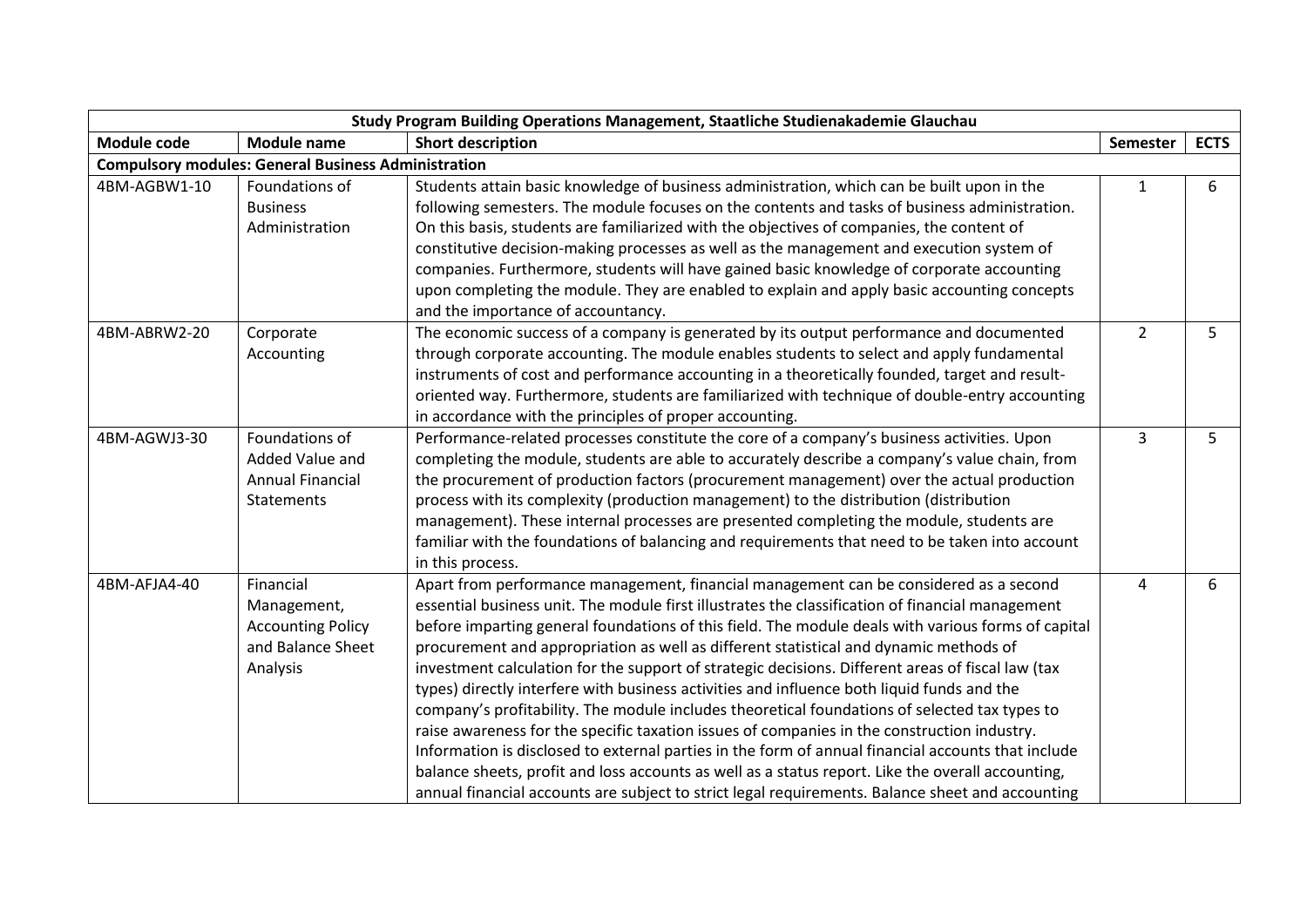|                                                                                                                                                                                                                                                                                                                                                                                                                                                                                                                                                                                                                                                                                                                                                                                                                                                                                                                                                                                                                                                                                                                                                                             |                  | principles are legally sanctioned and take into account general provisions, recognition             |              |    |
|-----------------------------------------------------------------------------------------------------------------------------------------------------------------------------------------------------------------------------------------------------------------------------------------------------------------------------------------------------------------------------------------------------------------------------------------------------------------------------------------------------------------------------------------------------------------------------------------------------------------------------------------------------------------------------------------------------------------------------------------------------------------------------------------------------------------------------------------------------------------------------------------------------------------------------------------------------------------------------------------------------------------------------------------------------------------------------------------------------------------------------------------------------------------------------|------------------|-----------------------------------------------------------------------------------------------------|--------------|----|
|                                                                                                                                                                                                                                                                                                                                                                                                                                                                                                                                                                                                                                                                                                                                                                                                                                                                                                                                                                                                                                                                                                                                                                             |                  | regulations, classification requirements and valuation principles that have to strictly followed in |              |    |
|                                                                                                                                                                                                                                                                                                                                                                                                                                                                                                                                                                                                                                                                                                                                                                                                                                                                                                                                                                                                                                                                                                                                                                             |                  | accounting.                                                                                         |              |    |
| 4BM-AOPF5-50                                                                                                                                                                                                                                                                                                                                                                                                                                                                                                                                                                                                                                                                                                                                                                                                                                                                                                                                                                                                                                                                                                                                                                | Organization, HR | Organization, HR management and leadership are essential sub-systems of the management              | 5            | 6  |
|                                                                                                                                                                                                                                                                                                                                                                                                                                                                                                                                                                                                                                                                                                                                                                                                                                                                                                                                                                                                                                                                                                                                                                             | Management and   | system. The module familiarizes students with the theoretical foundations as well as methods        |              |    |
|                                                                                                                                                                                                                                                                                                                                                                                                                                                                                                                                                                                                                                                                                                                                                                                                                                                                                                                                                                                                                                                                                                                                                                             | Leadership       | and instruments of a business organization. Furthermore, it imparts knowledge of subject-related    |              |    |
|                                                                                                                                                                                                                                                                                                                                                                                                                                                                                                                                                                                                                                                                                                                                                                                                                                                                                                                                                                                                                                                                                                                                                                             |                  | leadership with all its characteristics. Object-related leadership takes into account the           |              |    |
|                                                                                                                                                                                                                                                                                                                                                                                                                                                                                                                                                                                                                                                                                                                                                                                                                                                                                                                                                                                                                                                                                                                                                                             |                  | management of internal control structures and procedures in place.                                  |              |    |
| 4BM-AMCO6-60                                                                                                                                                                                                                                                                                                                                                                                                                                                                                                                                                                                                                                                                                                                                                                                                                                                                                                                                                                                                                                                                                                                                                                | Corporate        | Management implies the planning, control and monitoring of business operations. It includes all     | 6            | 5  |
|                                                                                                                                                                                                                                                                                                                                                                                                                                                                                                                                                                                                                                                                                                                                                                                                                                                                                                                                                                                                                                                                                                                                                                             | Management and   | levels of the vertical and horizontal corporate structure. Depending on the corporate level, focus  |              |    |
|                                                                                                                                                                                                                                                                                                                                                                                                                                                                                                                                                                                                                                                                                                                                                                                                                                                                                                                                                                                                                                                                                                                                                                             | Controlling      | is laid on the strategic, tactical or operative planning, control and monitoring. The target and    |              |    |
|                                                                                                                                                                                                                                                                                                                                                                                                                                                                                                                                                                                                                                                                                                                                                                                                                                                                                                                                                                                                                                                                                                                                                                             |                  | result-oriented management of the company is assisted by controlling, which provides support        |              |    |
|                                                                                                                                                                                                                                                                                                                                                                                                                                                                                                                                                                                                                                                                                                                                                                                                                                                                                                                                                                                                                                                                                                                                                                             |                  | on the corporate, sectoral or functional level. Upon completing the module, students will have      |              |    |
|                                                                                                                                                                                                                                                                                                                                                                                                                                                                                                                                                                                                                                                                                                                                                                                                                                                                                                                                                                                                                                                                                                                                                                             |                  | gained fundamental knowledge of controlling tasks, structures, conceptions and instruments.         |              |    |
|                                                                                                                                                                                                                                                                                                                                                                                                                                                                                                                                                                                                                                                                                                                                                                                                                                                                                                                                                                                                                                                                                                                                                                             |                  | They are able to practically apply different controlling instruments to support the strategic and   |              |    |
|                                                                                                                                                                                                                                                                                                                                                                                                                                                                                                                                                                                                                                                                                                                                                                                                                                                                                                                                                                                                                                                                                                                                                                             |                  | operative planning and monitoring. Students participate in a business simulation thus being         |              |    |
|                                                                                                                                                                                                                                                                                                                                                                                                                                                                                                                                                                                                                                                                                                                                                                                                                                                                                                                                                                                                                                                                                                                                                                             |                  | capable of recognizing and internalizing the importance of interlinked and system-related           |              |    |
|                                                                                                                                                                                                                                                                                                                                                                                                                                                                                                                                                                                                                                                                                                                                                                                                                                                                                                                                                                                                                                                                                                                                                                             |                  | thinking. Furthermore, they develop their social competence (in particular communication skills,    |              |    |
|                                                                                                                                                                                                                                                                                                                                                                                                                                                                                                                                                                                                                                                                                                                                                                                                                                                                                                                                                                                                                                                                                                                                                                             |                  | capacity for teamwork, conflict and critical ability).                                              |              |    |
| <b>Compulsory modules: Building Operations Management</b><br>The construction process, a specific and complex system, involves a variety of legal, economic<br>4BM-SBBG1-10<br><b>Construction Process,</b><br>Foundations of<br>and technical factors. The module provides an overview of this complexity. The builders/clients,<br>initiators of the construction process and subsequent contractants of the construction<br>Construction<br>company/contractor, is considered in their manifestations. They have to deal with diverse<br>Engineering<br>complex tasks that include the plot, its development, architectural and engineering services,<br>public building law, call for tender, contracting, execution of construction works, private building<br>law, interim and final construction financing and administration. Construction engineering can be<br>regarded as a construction-related business specialization. Students are familiarized with the<br>fundamentals of this business area. The module also establishes a connection between general<br>and specific business administration and points out the structure of construction engineering in |                  |                                                                                                     |              |    |
|                                                                                                                                                                                                                                                                                                                                                                                                                                                                                                                                                                                                                                                                                                                                                                                                                                                                                                                                                                                                                                                                                                                                                                             |                  |                                                                                                     | $\mathbf{1}$ | 5. |
|                                                                                                                                                                                                                                                                                                                                                                                                                                                                                                                                                                                                                                                                                                                                                                                                                                                                                                                                                                                                                                                                                                                                                                             |                  |                                                                                                     |              |    |
|                                                                                                                                                                                                                                                                                                                                                                                                                                                                                                                                                                                                                                                                                                                                                                                                                                                                                                                                                                                                                                                                                                                                                                             |                  |                                                                                                     |              |    |
|                                                                                                                                                                                                                                                                                                                                                                                                                                                                                                                                                                                                                                                                                                                                                                                                                                                                                                                                                                                                                                                                                                                                                                             |                  |                                                                                                     |              |    |
|                                                                                                                                                                                                                                                                                                                                                                                                                                                                                                                                                                                                                                                                                                                                                                                                                                                                                                                                                                                                                                                                                                                                                                             |                  |                                                                                                     |              |    |
|                                                                                                                                                                                                                                                                                                                                                                                                                                                                                                                                                                                                                                                                                                                                                                                                                                                                                                                                                                                                                                                                                                                                                                             |                  |                                                                                                     |              |    |
|                                                                                                                                                                                                                                                                                                                                                                                                                                                                                                                                                                                                                                                                                                                                                                                                                                                                                                                                                                                                                                                                                                                                                                             |                  |                                                                                                     |              |    |
|                                                                                                                                                                                                                                                                                                                                                                                                                                                                                                                                                                                                                                                                                                                                                                                                                                                                                                                                                                                                                                                                                                                                                                             |                  |                                                                                                     |              |    |
|                                                                                                                                                                                                                                                                                                                                                                                                                                                                                                                                                                                                                                                                                                                                                                                                                                                                                                                                                                                                                                                                                                                                                                             |                  |                                                                                                     |              |    |
|                                                                                                                                                                                                                                                                                                                                                                                                                                                                                                                                                                                                                                                                                                                                                                                                                                                                                                                                                                                                                                                                                                                                                                             |                  |                                                                                                     |              |    |
|                                                                                                                                                                                                                                                                                                                                                                                                                                                                                                                                                                                                                                                                                                                                                                                                                                                                                                                                                                                                                                                                                                                                                                             |                  | view of the contents of the following modules.                                                      |              |    |
|                                                                                                                                                                                                                                                                                                                                                                                                                                                                                                                                                                                                                                                                                                                                                                                                                                                                                                                                                                                                                                                                                                                                                                             |                  |                                                                                                     |              |    |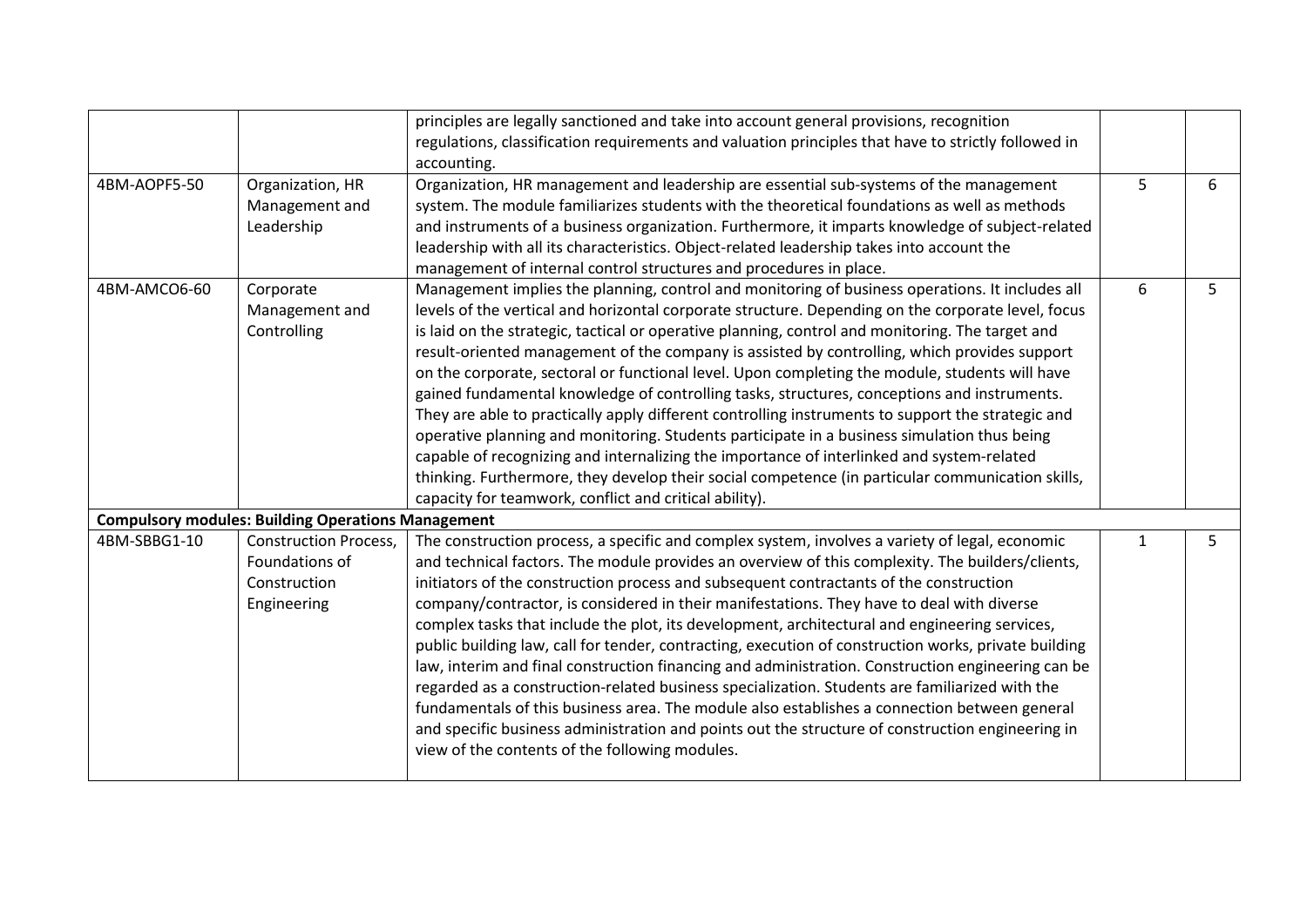| 4BM-SBBA2-20 | Construction                 | The construction contract outlines the direct connection between technical processes and their          | $\overline{2}$ | 4 |
|--------------|------------------------------|---------------------------------------------------------------------------------------------------------|----------------|---|
|              | Contract,                    | economic effects. The module imparts the technical understanding that is necessary to answer            |                |   |
|              | Cost, Performance            | upcoming business-related questions triggered by technical processes. Moreover, students are            |                |   |
|              | and Result                   | familiarized with two important areas of construction management cost, performance and result           |                |   |
|              | Accounting                   | accounting - construction operations accounting and construction contract accounting.                   |                |   |
|              |                              | Construction operating accounting is the central documentation and information medium of                |                |   |
|              |                              | construction management cost, performance and result accounting, while construction contract            |                |   |
|              |                              | accounting serves to determine the costs and prices of construction contracts. In order to meet         |                |   |
|              |                              | the demands placed on it, construction operating accounting must present a systematic                   |                |   |
|              |                              | approach that matches the diverse tasks to be solved. A clear structuring of construction               |                |   |
|              |                              | operating accounting into cost, performance and result accounting is thus the essential feature         |                |   |
|              |                              | of this information medium. In the construction industry, construction contract accounting is to        |                |   |
|              |                              | be seen as an accompanying process of construction implementation. Full cost accounting should          |                |   |
|              |                              | be preferred, although partial cost accounting may also be used in individual cases. In this            |                |   |
|              |                              | module, students are also familiarized with the contents of construction management.                    |                |   |
|              |                              | Procurement is increasingly included in the calculation of costs within the context of the              |                |   |
|              |                              | quotation calculation. Thus, the module also imparts main features of procurement.                      |                |   |
|              |                              |                                                                                                         |                |   |
| 4BM-SBBS3-30 | <b>Construction Site and</b> | Students gain knowledge of construction organization and work preparation. Complex                      | $\overline{3}$ | 5 |
|              | Work Organization,           | construction projects, mobile production sites and weather-related influences require specific          |                |   |
|              | <b>Budgeting</b>             | work preparation in terms of construction site equipment and the organization of work                   |                |   |
|              |                              | processes. Legal standards concerning structural physics are binding during the implementation          |                |   |
|              |                              | of the construction project. Respective knowledge is essential for construction cost accountants        |                |   |
|              |                              | as well. Based on preceding modules, this module deals with the planning process that follows           |                |   |
|              |                              | the award of contract. Order calculation and contract estimates form the basis of a successful          |                |   |
|              |                              | order acquisition in the course of the submission. They also form the base for an economically          |                |   |
|              |                              | successful order. Apart from merely structural and legal matters, the module also deals with the        |                |   |
|              |                              | complex issues of construction site and work organization and imparts knowledge of economic             |                |   |
|              |                              | requirements as well as the implementation of budgeting.                                                |                |   |
| 4BM-SBBA4-40 | Execution of                 | The module imparts knowledge of construction site management and quality assurance. The                 | 4              | 6 |
|              | Construction Work,           | execution of construction works imposes high demands on all parties involved. This is due to the        |                |   |
|              | <b>Control Calculation</b>   | fact that, in consideration of possible disturbing factors, the set objectives - costs, quality, time - |                |   |
|              |                              | have to be met. Increasingly complex business processes make it reasonable to transfer these            |                |   |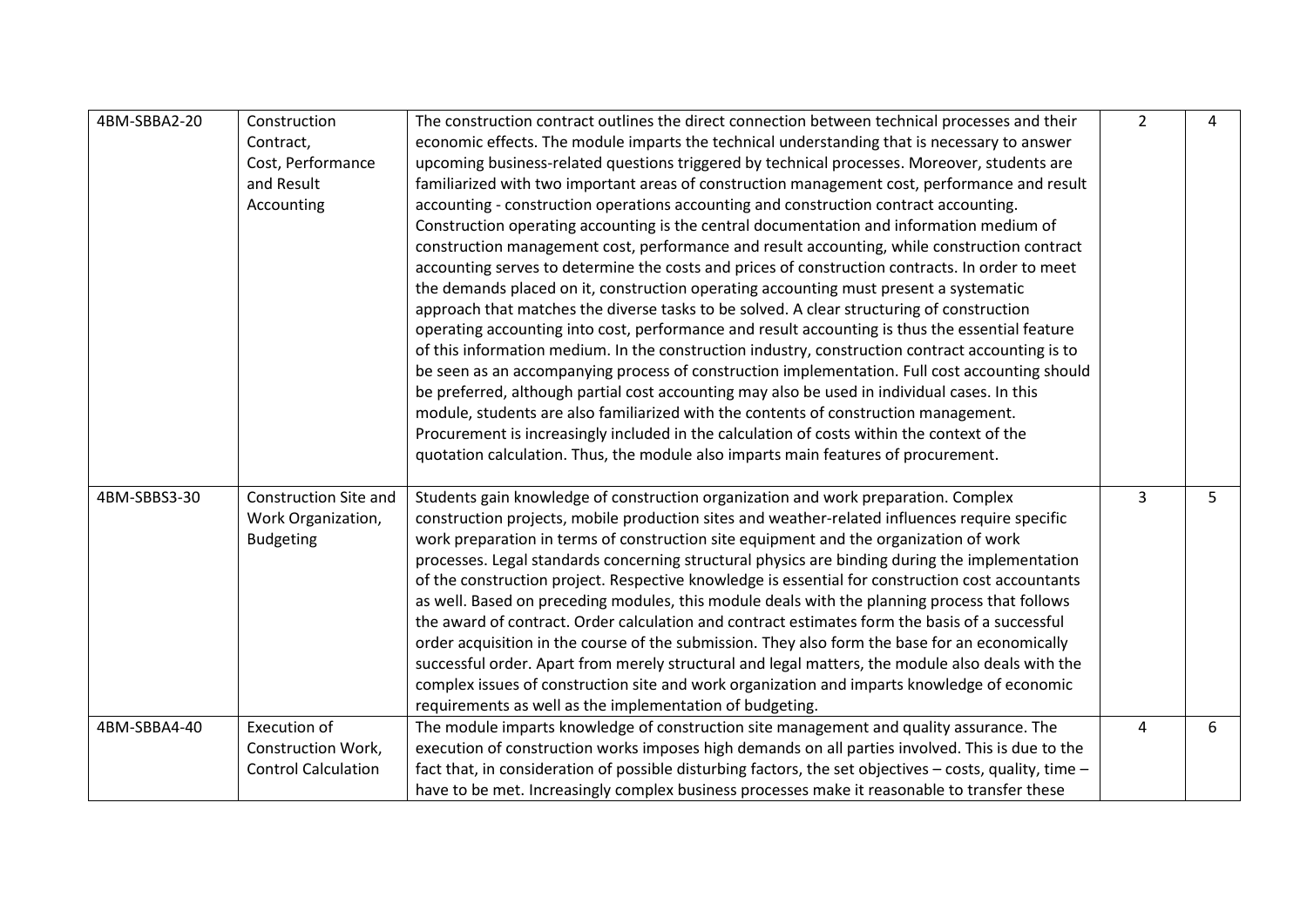|                                |                                                                                                                 | processes, in view of possible optimizations, into a closed system - the quality management                                                                                                                                                                                                                                                                                                                                                                                                                                                                                                                                                                                                                                                                                                                                                                                                                                                                                                                                                                                                                                                                                                                                                                                                                                                                                                                                                                                |             |   |
|--------------------------------|-----------------------------------------------------------------------------------------------------------------|----------------------------------------------------------------------------------------------------------------------------------------------------------------------------------------------------------------------------------------------------------------------------------------------------------------------------------------------------------------------------------------------------------------------------------------------------------------------------------------------------------------------------------------------------------------------------------------------------------------------------------------------------------------------------------------------------------------------------------------------------------------------------------------------------------------------------------------------------------------------------------------------------------------------------------------------------------------------------------------------------------------------------------------------------------------------------------------------------------------------------------------------------------------------------------------------------------------------------------------------------------------------------------------------------------------------------------------------------------------------------------------------------------------------------------------------------------------------------|-------------|---|
|                                |                                                                                                                 | system. Control calculation during the execution of the construction work and upon its                                                                                                                                                                                                                                                                                                                                                                                                                                                                                                                                                                                                                                                                                                                                                                                                                                                                                                                                                                                                                                                                                                                                                                                                                                                                                                                                                                                     |             |   |
|                                |                                                                                                                 | completion assure that the set objectives are achieved. Apart from explanations about control                                                                                                                                                                                                                                                                                                                                                                                                                                                                                                                                                                                                                                                                                                                                                                                                                                                                                                                                                                                                                                                                                                                                                                                                                                                                                                                                                                              |             |   |
|                                |                                                                                                                 | calculations, students are familiarized with requirements concerning reporting systems as well as                                                                                                                                                                                                                                                                                                                                                                                                                                                                                                                                                                                                                                                                                                                                                                                                                                                                                                                                                                                                                                                                                                                                                                                                                                                                                                                                                                          |             |   |
|                                |                                                                                                                 | construction site controlling as a management support system in the performance process.                                                                                                                                                                                                                                                                                                                                                                                                                                                                                                                                                                                                                                                                                                                                                                                                                                                                                                                                                                                                                                                                                                                                                                                                                                                                                                                                                                                   |             |   |
| 4BM-SBBN5-50                   | Construction<br>Invoicing and Follow-<br>up Management,<br>Specific Issues of the<br><b>Construction Sector</b> | Students are familiarized with specific issues of the construction sector regarding follow-up<br>management, profit and loss account, plan calculation, benchmarking, taxation and insurances in<br>construction companies. The follow-up management is regarded in its legal and constructional<br>dimension. Tax law included special constructional provisions so that a repeated dealing with this<br>topic appears to be reasonable. In addition, there are tax-related peculiarities concerning the<br>consortiums. Risk prevention in construction companies constitutes a further field that affects<br>costs, liquidity and securities. HR management in the construction sector exhibits unique<br>features that result from the specifics of the constructional performance process (production<br>dependent on weather, problem of bad weather conditions, reduced working hours in winter,<br>etc.)                                                                                                                                                                                                                                                                                                                                                                                                                                                                                                                                                           | 5           | 5 |
| 4BM-SBBM6-60                   | <b>Building Operations</b><br>Management                                                                        | Students are familiarized with financing in its different functions. This includes corporate<br>financing in its original function of capital procurement and property financing, based on the<br>awareness that building investments usually involve financing. Both forms require thorough<br>technical and economic analyses by the creditor. Moreover, financing cannot only be regarded in<br>terms of conditions. The effects caused by the corresponding financial model must also be<br>considered. The information asymmetry of the financing business leads to security requirements<br>on the part of the investor that have to be ensured through an effective security management.<br>Students learn that corporate financing secures the company's financial and liquidity position -<br>an essential constraint of the economic target. Thus, the module also includes the area of<br>financial accounting as a management support system for the provision of sufficient capital and<br>corresponding liquidity. Due to the characteristic contract production in the construction sector,<br>traditional marketing approaches are only partially applicable. Thus, it is usually not sales<br>marketing that is used in the construction industry but rather acquisition marketing, which<br>requires different marketing instruments. Like the module on General Business Administration,<br>this module also includes corresponding marketing contents. | 6           | 6 |
| <b>Compulsory modules: Law</b> |                                                                                                                 |                                                                                                                                                                                                                                                                                                                                                                                                                                                                                                                                                                                                                                                                                                                                                                                                                                                                                                                                                                                                                                                                                                                                                                                                                                                                                                                                                                                                                                                                            |             |   |
| 4BM-RZBR1-12                   | Introduction to Public                                                                                          |                                                                                                                                                                                                                                                                                                                                                                                                                                                                                                                                                                                                                                                                                                                                                                                                                                                                                                                                                                                                                                                                                                                                                                                                                                                                                                                                                                                                                                                                            | $1$ and $2$ | 5 |
|                                | <b>Building Law, General</b>                                                                                    |                                                                                                                                                                                                                                                                                                                                                                                                                                                                                                                                                                                                                                                                                                                                                                                                                                                                                                                                                                                                                                                                                                                                                                                                                                                                                                                                                                                                                                                                            |             |   |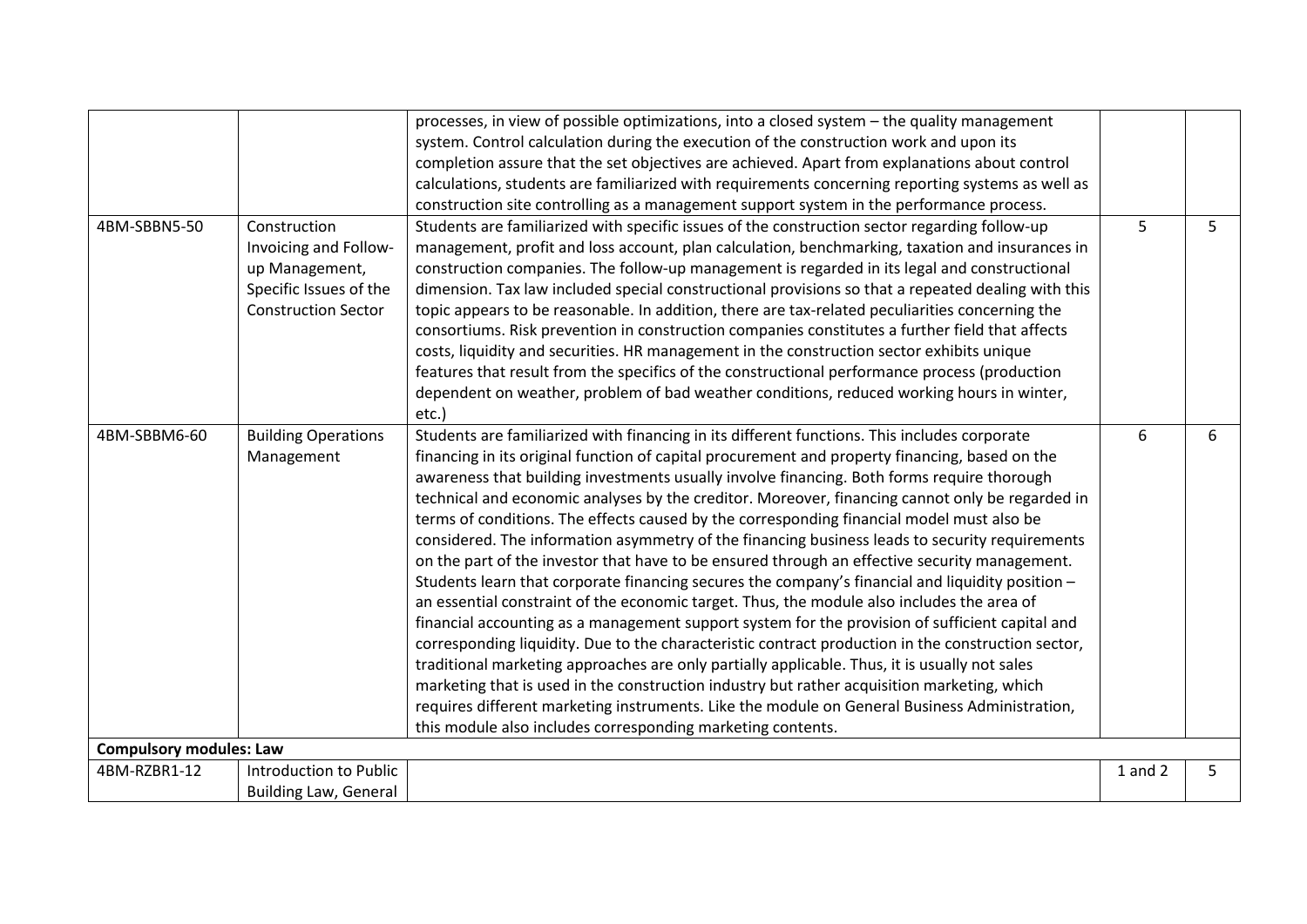|              | Civil Law, Public<br><b>Building Law</b><br>- Building Regulations<br>Law                                                 | The module provides an introduction to the foundations and general theories of civil law and<br>juridical working methods. On the basis of case studies, students are familiarized with legal forms<br>of private autonomy (declaration of will, legal transaction, contracts) as well as types and<br>contents of obligatory relations and rules regarding the infringement of contractual obligations.<br>Based on basic knowledge of construction planning law, students look at concrete examples to<br>become familiar with construction projects in the interplay between urban development<br>requirements and building code regulations, which is important for their future work in the<br>construction business. This includes current findings that are relevant for urban redevelopment<br>against the background of demographic change. Students learn how to recognize the<br>construction task and its integration in public interests. In this regard, it is important to consider<br>legal and urban development aspects but also economic issues.                                                                              |   |   |
|--------------|---------------------------------------------------------------------------------------------------------------------------|--------------------------------------------------------------------------------------------------------------------------------------------------------------------------------------------------------------------------------------------------------------------------------------------------------------------------------------------------------------------------------------------------------------------------------------------------------------------------------------------------------------------------------------------------------------------------------------------------------------------------------------------------------------------------------------------------------------------------------------------------------------------------------------------------------------------------------------------------------------------------------------------------------------------------------------------------------------------------------------------------------------------------------------------------------------------------------------------------------------------------------------------------|---|---|
| 4BM-RHBR3-30 | Property Law, Law of<br>Obligation, German<br>Commercial Code,<br><b>Public Building Law</b><br>- Regional<br>Development | Based on case reviews, students are familiarized with types and contents of obligations and rules<br>regarding the infringement of contractual obligations. Furthermore, students get to know<br>fundamental principles of property law. Moreover, they acquire knowledge of the special private<br>law for merchants and their auxiliaries. This includes rules regarding the company, the trade<br>register and commercial transactions. The module also provides an overview of possible legal<br>forms of companies. They are enabled to know fundamental differences between business<br>partnerships and corporations in terms of establishment, management, representation and<br>liability. Students learn how to recognize the construction task and its integration in public<br>interests. In this regard, it is important to consider legal and urban development aspects but also<br>economic issues. While urban development planning covers the municipal sector, regional<br>planning includes the regional level (states). Spatial quality and the classification of locations and<br>axes are essential contents of this area. | 3 | 5 |
| 4BM-RABR4-40 | Labor Law, Private<br><b>Building Law</b>                                                                                 | The module imparts knowledge of labor law. Students are familiarized with the legal conditions<br>for establishing, implementing or terminating an employment relationship. Particularities of<br>employment relationships in the construction sector are taken into account. Private building law<br>provides the legal framework for the collaboration of the contracting parties of a construction<br>project. Apart from the German Civil Code that takes effect in building projects, the construction<br>sector has its own set of rules - the German Construction Tendering and Contract Regulations.<br>Both legal options include advantages and disadvantages for the parties involved. Students are<br>given an insight into essential contents of both options.                                                                                                                                                                                                                                                                                                                                                                      | 4 | 5 |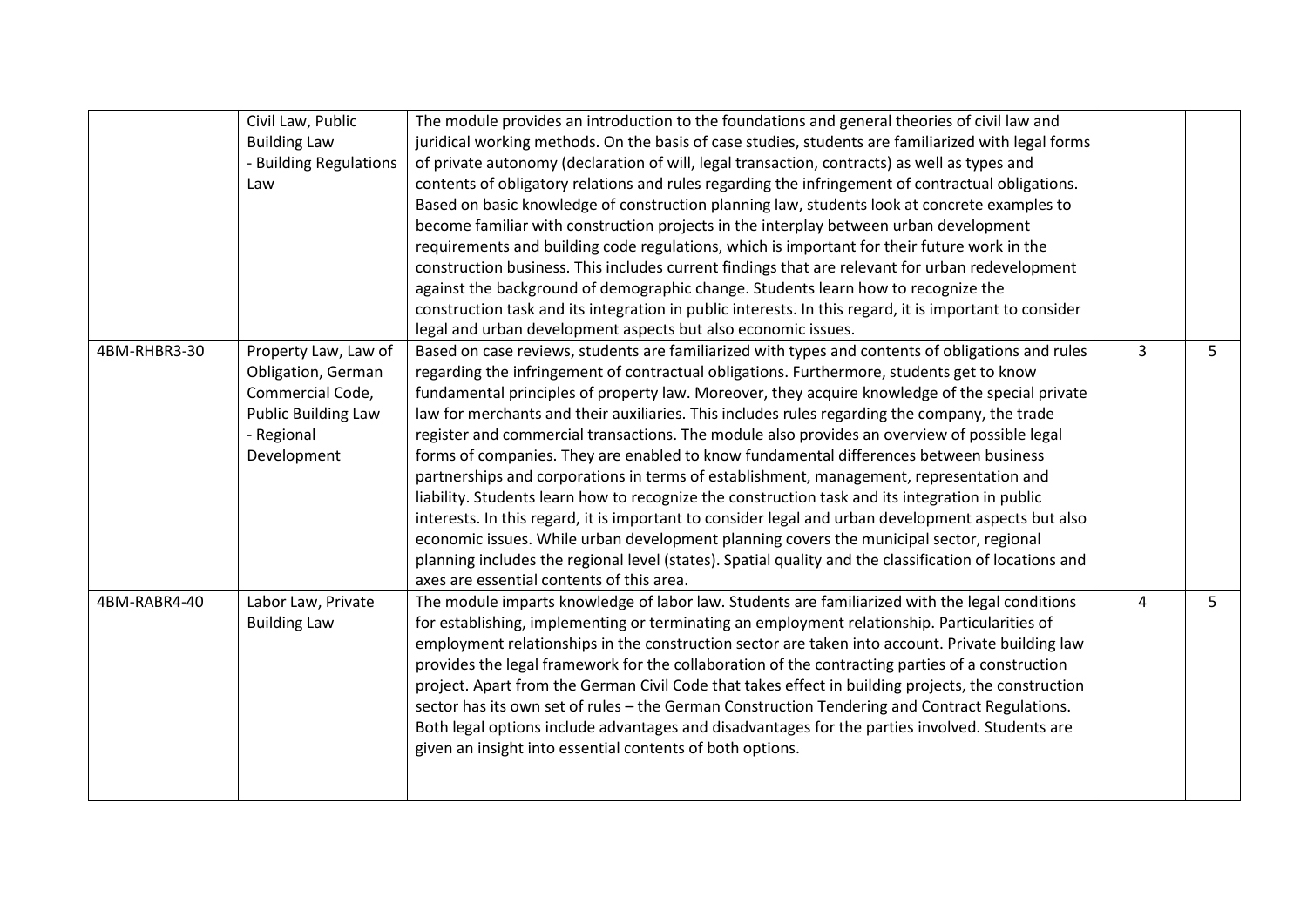|                                                                | <b>Compulsory modules: Macroeconomics</b> |                                                                                                       |                |   |
|----------------------------------------------------------------|-------------------------------------------|-------------------------------------------------------------------------------------------------------|----------------|---|
| 4BM-VWMI1-12                                                   | Micoeconomics                             | The module aims to familiarize students with contents and tasks of macroeconomics,                    | $1$ and $2$    | 5 |
|                                                                |                                           | macroeconomic concepts and categories as well as economic systems and orders. Moreover,               |                |   |
|                                                                |                                           | students get to know elementary microeconomic contents. Focus is laid on pricing in                   |                |   |
|                                                                |                                           | dependence on supply and demand on the goods markets. Connections between the demand for              |                |   |
|                                                                |                                           | goods, supply of goods and prices of goods are of crucial importance for entrepreneurial              |                |   |
|                                                                |                                           | decisions, e.g. in the context of marketing concepts.                                                 |                |   |
| 4BM-VWMA2-45                                                   | Macroeconomics                            | The module aims to familiarize students with the foundations of circular flow, contents and           | 4 and 5        | 6 |
|                                                                |                                           | propositions of national accounts, functional dependencies and equilibrium processes on the           |                |   |
|                                                                |                                           | macroeconomic goods, money, capital and labor markets. Furthermore, the module offers                 |                |   |
|                                                                |                                           | elementary macroeconomic insights. The focus is on fundamental relations of national                  |                |   |
|                                                                |                                           | accounting in an open and closed economy, balance of payments, the saving, investment and             |                |   |
|                                                                |                                           | consumption function, the IS, LM and IS-LM models and the interaction of economic submarkets          |                |   |
|                                                                |                                           | as well as foundations, contents and impacts of financial policy.                                     |                |   |
| <b>Compulsory modules: Mathematics and Applied Informatics</b> |                                           |                                                                                                       |                |   |
| 4BM-MIGL1-10                                                   | Foundations                               | The module aims to familiarize students with the basic mathematical principles and procedures         | 1              | 5 |
|                                                                |                                           | and introduce possible computer-aided support and its application in business practice.               |                |   |
|                                                                |                                           | Furthermore, the module imparts foundations regarding the use of modern information and               |                |   |
|                                                                |                                           | communication technologies in scientific work. The introduction includes the systematization          |                |   |
|                                                                |                                           | and structuring of financial calculation questions as well as tools for their quantitative            |                |   |
|                                                                |                                           | examination, which is continued and consolidated in the following modules.                            |                |   |
| 4BM-MIFT2-20                                                   | Financial                                 | The module focuses on the analytical processing of standard applications in business practice.        | $\overline{2}$ | 5 |
|                                                                | Mathematics,                              | Students are to evaluate the mathematical models developed in this context in terms of their          |                |   |
|                                                                | Spreadsheet                               | relevance for their practice company and options available there for computer-aided support.          |                |   |
|                                                                | Calculations                              | The module takes the form of a seminar and imparts skills and knowledge of using standard             |                |   |
|                                                                |                                           | software for spreadsheet calculations and data retention in database management systems. The          |                |   |
|                                                                |                                           | module aims to enable students to gain methodical competence in the reproduction of real              |                |   |
|                                                                |                                           | business problems using available standard software functions.                                        |                |   |
| 4BM-MIAW3-30                                                   | <b>Special Applications</b>               | This series of lectures considers statistical parameters and the practical application of statistical | $\overline{3}$ | 5 |
|                                                                |                                           | evaluation methods. The content of the curriculum is compiled in a problem-oriented way using         |                |   |
|                                                                |                                           | instructive practical examples. Complex problems in the optimization of economic and logistical       |                |   |
|                                                                |                                           | processes are solved with the aid of computers. The understanding of mathematical methods is          |                |   |
|                                                                |                                           | facilitated by the use of geometrical illustrations. Business informatics skills in relation to the   |                |   |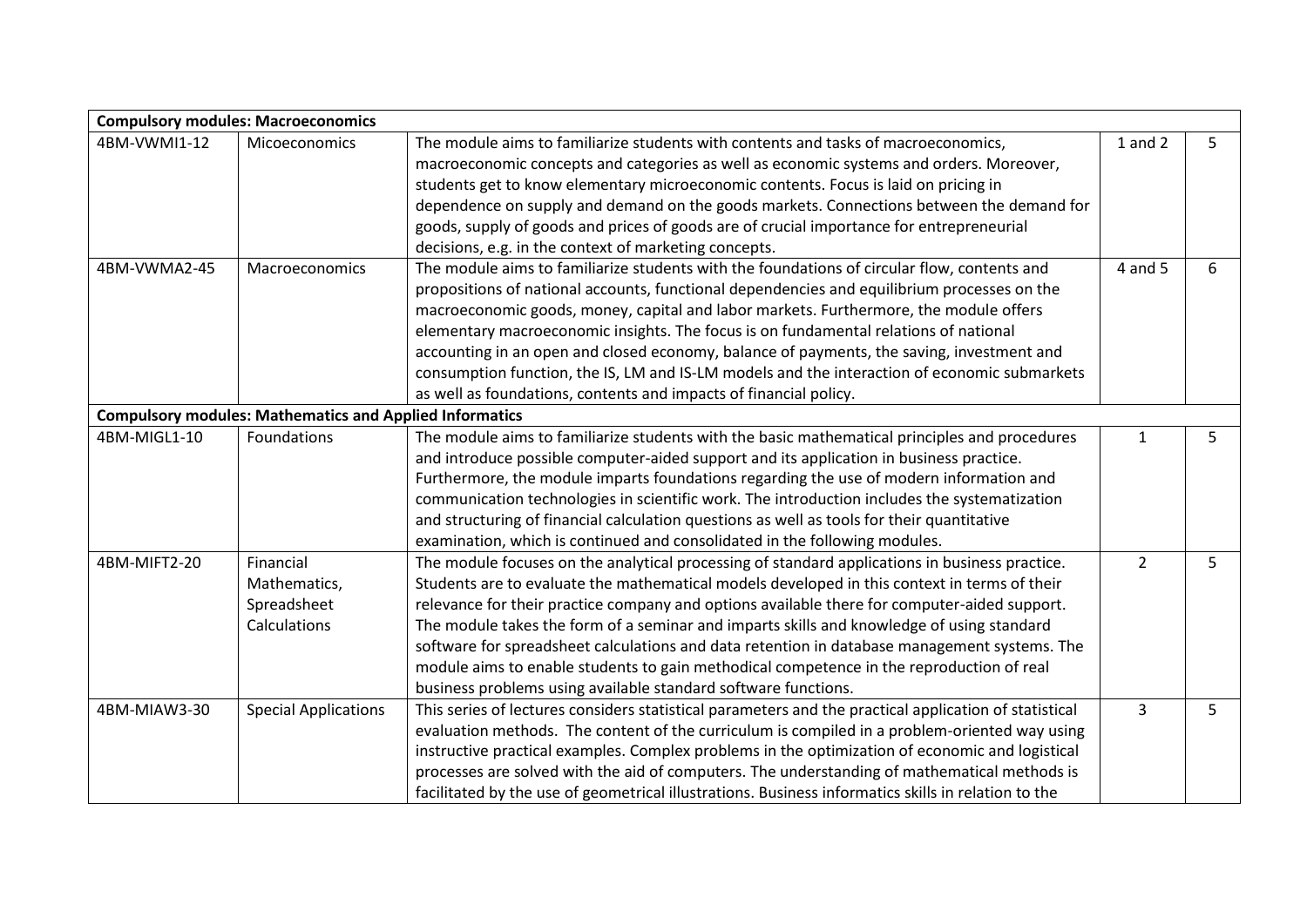|              |                                                            | management of databases are consolidated and extended so that students are able to develop            |                |   |
|--------------|------------------------------------------------------------|-------------------------------------------------------------------------------------------------------|----------------|---|
|              |                                                            | own database applications. Instructions in website design take account of the increasing              |                |   |
|              |                                                            | importance of the Internet as a communication and information medium. This includes the               |                |   |
|              |                                                            | planning of an online presence and its technical implementation. Selected topics from the field of    |                |   |
|              |                                                            | e-commerce illustrate the interplay of database and internet applications.                            |                |   |
|              | <b>Compulsory modules: English and Management Training</b> |                                                                                                       |                |   |
| 4BM-WEGM1-10 | Business English 1,                                        | In Business English part 1, students acquire the necessary foundations. The module also imparts       | $\mathbf{1}$   | 4 |
|              | Foundations of                                             | psychological foundations for the description, change and prediction of behavior and experience       |                |   |
|              | Management                                                 | in organizations. Focus is laid on learning theories, psychology of perception, motivation models     |                |   |
|              | Training                                                   | and personality theories. Furthermore, the model covers foundations of scientific work.               |                |   |
| 4BM-WESM2-20 | Business English 2,                                        | In Business English 2, students acquire or review basic English grammar skills. Gained theoretical    | $\overline{2}$ | 4 |
|              | Personal                                                   | knowledge of personal management techniques is consolidated in the form of practical exercises.       |                |   |
|              | Management                                                 |                                                                                                       |                |   |
| 4BM-WEGP3-30 | Commercial                                                 | Students are familiarized with the main features of commercial correspondence in order                | 3              | 4 |
|              | Correspondence,                                            | processing. Central contents include the human behavior and experience in groups, group               |                |   |
|              | <b>Group Processes</b>                                     | processes and their impact on the group's performance. In this regard, special emphasis is put on     |                |   |
|              |                                                            | teamwork.                                                                                             |                |   |
| 4BM-WEKO4-40 | <b>Selected Business</b>                                   | Students are familiarized with further selected business topics in English. Moreover, the module      | 4              | 4 |
|              | Topics,                                                    | deals with foundations of interhuman communication.                                                   |                |   |
|              | Communication                                              |                                                                                                       |                |   |
| 4BM-WEFÜ5-50 | Technical                                                  | The module aims to familiarize students with the terminology of the construction industry and         | 5              | 4 |
|              | Terminology,                                               | finances. Moreover, most relevant current leadership concepts are imparted. In this regard,           |                |   |
|              | Leadership                                                 | leadership is regarded as intentional social influence to increase employees' contribution to         |                |   |
|              |                                                            | added value. Special focus is laid on leadership instruments to increase employee motivation.         |                |   |
| 4BM-WEKF6-60 | Legal Terminology,                                         | Students are enabled to master comprehensive technical texts and presentations. Furthermore,          | 6              | 4 |
|              | <b>Conflict Management</b>                                 | the module imparts a psychological understanding when dealing with intraindividual and social         |                |   |
|              |                                                            | conflicts. Students also learn methods and techniques that have proven to be effective in real        |                |   |
|              |                                                            | conflict situations. Special focus is laid on the method of transactional analysis, which is acquired |                |   |
|              |                                                            | and practiced by the students.                                                                        |                |   |
|              |                                                            |                                                                                                       |                |   |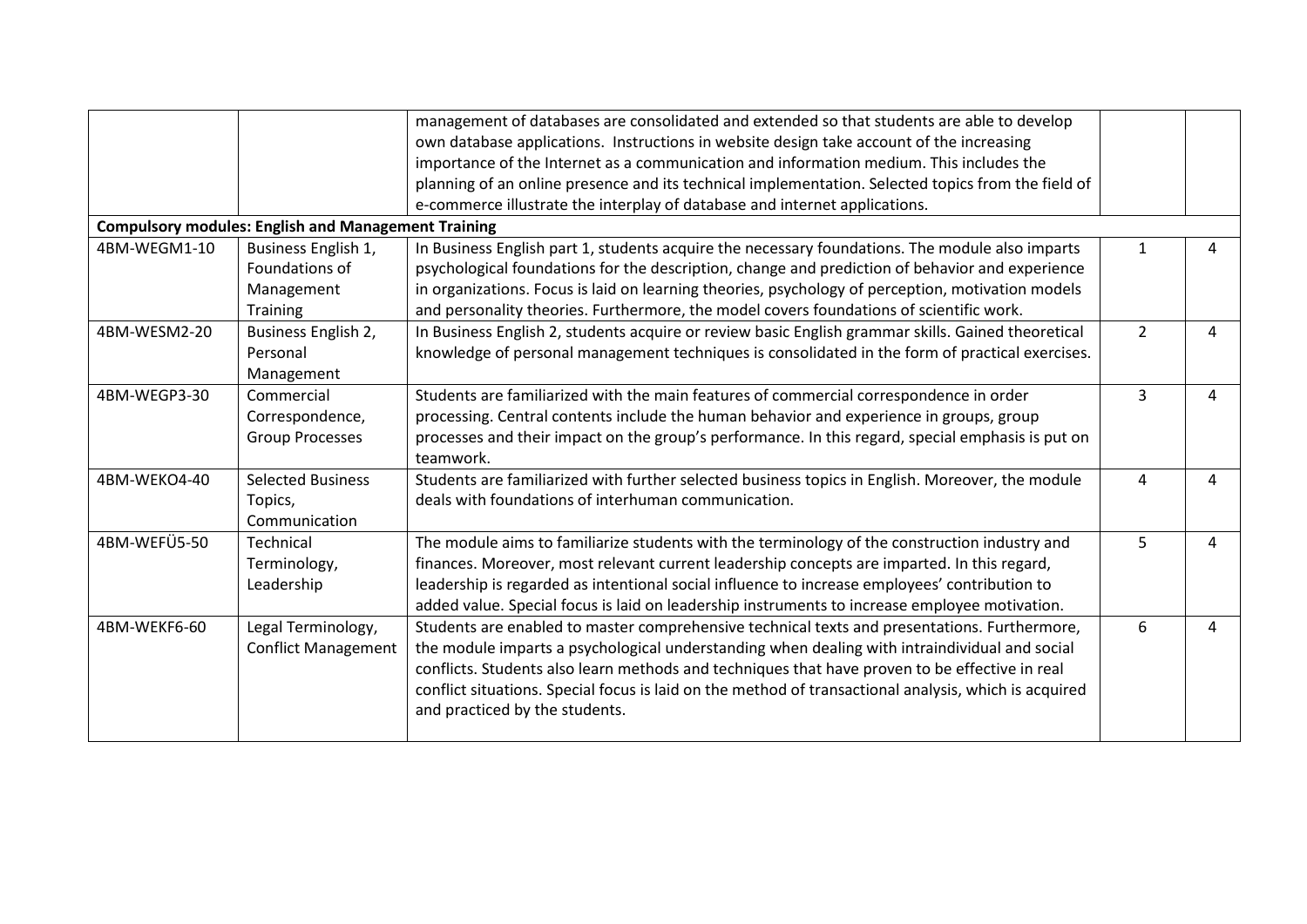| <b>Compulsory elective modules</b> |                                                  |                                                                                                                                                                                                                                                                                                                                                                                                                                                                                                                                                                                                                                                                                                                                                                                                                                                                                                                                                                                                                                                                                                                                                                                |   |   |
|------------------------------------|--------------------------------------------------|--------------------------------------------------------------------------------------------------------------------------------------------------------------------------------------------------------------------------------------------------------------------------------------------------------------------------------------------------------------------------------------------------------------------------------------------------------------------------------------------------------------------------------------------------------------------------------------------------------------------------------------------------------------------------------------------------------------------------------------------------------------------------------------------------------------------------------------------------------------------------------------------------------------------------------------------------------------------------------------------------------------------------------------------------------------------------------------------------------------------------------------------------------------------------------|---|---|
| 4BM-SWMK5-50                       | <b>Customer Acquisition</b><br>and Customer Care | The module aims to familiarize students with customer acquisition and customer care. Focus is<br>laid on marketing in its manifestation as acquisition marketing for the construction sector as well<br>as questions of customer care in the context of Customer Relationship Management (CRM) and<br>Key Account Management (KAM).                                                                                                                                                                                                                                                                                                                                                                                                                                                                                                                                                                                                                                                                                                                                                                                                                                            | 5 | 6 |
| 4BM-SWMA5-50                       | Special Forms of<br><b>Order Processing</b>      | Order processing in the construction sector can take different organizational forms. Most<br>important forms include work groups, project management and public-private partnerships. The<br>module familiarizes students with the peculiarities of these special forms of order processing.<br>They are enabled to evaluate advantages and disadvantages of these forms and make qualified<br>decisions with regard to their implementation.                                                                                                                                                                                                                                                                                                                                                                                                                                                                                                                                                                                                                                                                                                                                  | 5 | 6 |
| 4BM-SWMM6-60                       | Selected<br>Management<br>Instruments            | From a global perspective, the economic development is showing a variety of new aspects, which<br>cannot be solved with conventional means. New approaches are needed that are capable of<br>satisfying the increased demands on the management of modern, globally active companies.<br>Students are imparted basic knowledge of these new approaches. The Balanced Scorecard, as a<br>comparatively modern management instrument, pursues the goal of supporting management<br>tasks by means of a holistic concept oriented towards the corporate strategy. Cost management<br>is understood as a further development of static, past-related cost accounting.<br>With its interesting approaches it can also offer solutions for specific problems in the modern<br>construction industry. The conversion of external accounting to international accounting<br>standards is not only important for globally operating companies, but is also becoming<br>increasingly popular with companies that only operate on the German market.                                                                                                                                      | 6 | 6 |
| 4MW-SWMI6-60                       | Real Estate Manage-<br>ment                      | The construction and real estate industries are very closely linked. The overlapping of the<br>teaching content of the two economic sectors makes it reasonable to establish a direct link<br>within the framework of a compulsory elective module. The fundamentals of the real estate and<br>housing industry are based on comparable fundamentals of the construction industry. The<br>remarks on this sub-area are based on a consideration of ideas that are already known in<br>rudimentary form, but which must be viewed here from a different angle - the perspective of the<br>client. The real estate and housing industry essentially serve to provide residential and<br>commercial space. While the real estate industry focuses on the exploitation aspect, the housing<br>industry concentrates on the management of residential property. The holistic view of the<br>property from a building-related and asset management perspective is the core topic of facility<br>management. The property is considered here throughout its entire life cycle. Planning and<br>execution, which up to now have been decisive processes in real estate investment, are | 6 | 6 |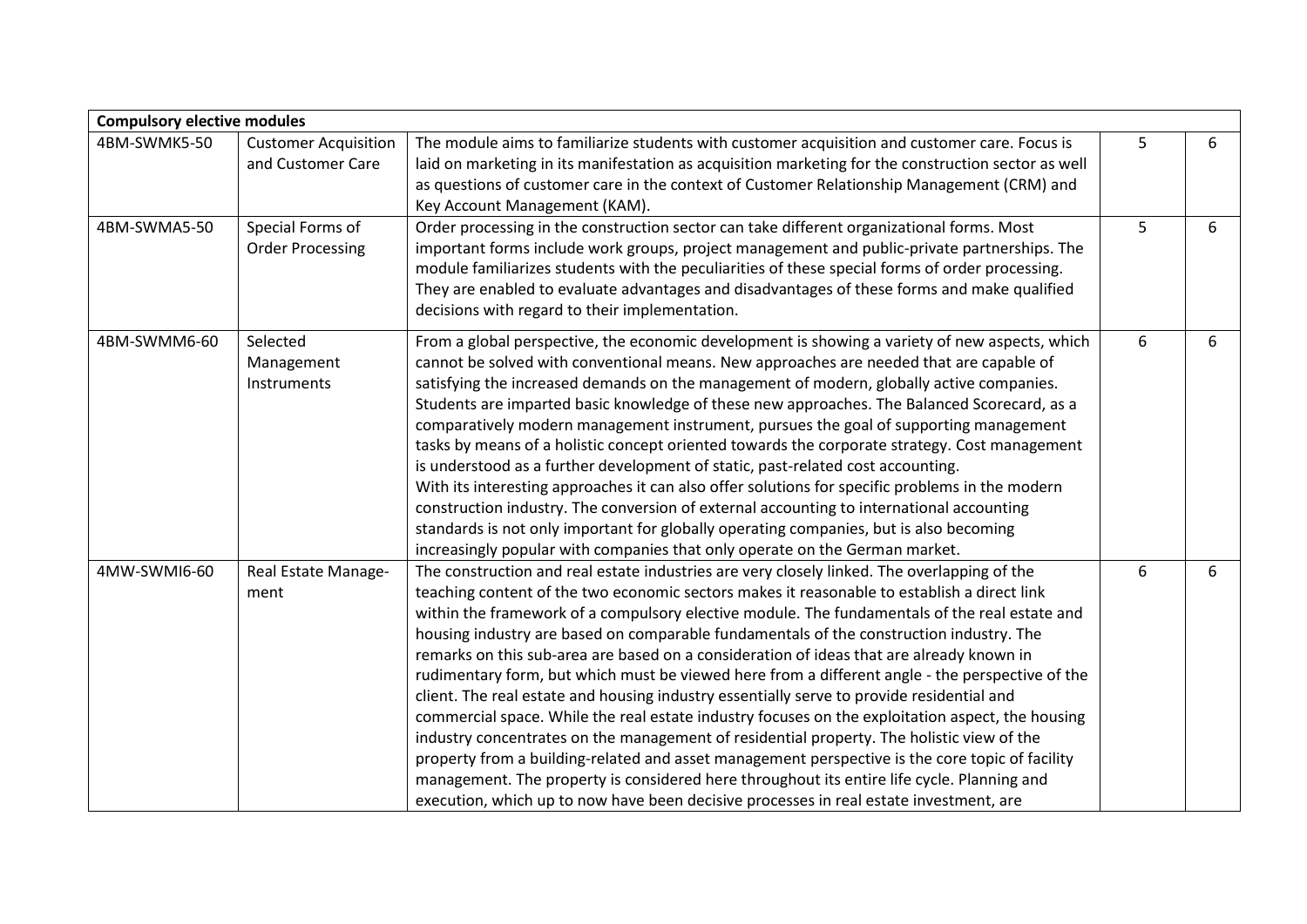|              |                             | supplemented in facility management by technical and economic property management. This is          |   |   |
|--------------|-----------------------------|-----------------------------------------------------------------------------------------------------|---|---|
|              |                             | based on the realization that planning and execution only account for 20 percent of the costs of a  |   |   |
|              |                             | property over its life cycle. The need for market value assessments always arises when the value    |   |   |
|              |                             | of existing building fabric can be determined. Since valuations are required in many different      |   |   |
|              |                             | ways (financing, expropriation, insurance, land acquisition, inheritance/gift), the module aims to  |   |   |
|              |                             | teach students the basics of market value assessment.                                               |   |   |
| 4BM-SWMV6-60 | <b>Public Procurement</b>   | Public procurement law refers to the entirety of the standards that a public administration body    | 6 | 6 |
|              | Law                         | must observe when procuring material resources and services needed to fulfil administrative         |   |   |
|              |                             | tasks. The award of public contracts is not only of enormous economic importance, but               |   |   |
|              |                             | increasingly requires detailed legal knowledge. As a result of European legal requirements,         |   |   |
|              |                             | special regulations under public procurement law were created for the first time in the Federal     |   |   |
|              |                             | Republic of Germany with Part Four (§§ 97 ff.) of the Act against Restraints of Competition (GWB)   |   |   |
|              |                             | and the Public Procurement Regulation (VgV). The Construction Tendering and Contract                |   |   |
|              |                             | Regulations (VOB), the Award and Contract Regulations for Professional Services (VOF) and the       |   |   |
|              |                             | Award and Contract Regulations for Services (VOL) are the three main pillars within the award       |   |   |
|              |                             | and contract regulations. One aim of this module is to emphasize the connections and                |   |   |
|              |                             | distinctions between VOB/A, VOL/A and VOF. The public contracting authorities and, under            |   |   |
|              |                             | certain circumstances, also private contracting authorities are obliged to comply with the          |   |   |
|              |                             | provisions on the award procedure and - correspondingly - the possibility for bidders to intervene  |   |   |
|              |                             | in an ongoing award procedure by way of primary legal protection. Errors in the procedure can       |   |   |
|              |                             | lead to considerable delays of projects. Smaller procurements, which are subject to budgetary       |   |   |
|              |                             | law or the regulations governing the award of contracts, also require a legally secure handling. In |   |   |
|              |                             | recent years, public procurement law has not only undergone a dogmatic further development,         |   |   |
|              |                             | but has also been essentially shaped by the case law of the European Court of Justice, the          |   |   |
|              |                             | Federal Court of Justice and - in particular - the public procurement senates at the respective     |   |   |
|              |                             | Higher Regional Courts and the decisions of the Public Procurement Tribunals, especially with       |   |   |
|              |                             | regard to the scope of application and exceptions. A further aim is therefore to convey the         |   |   |
|              |                             | essential principles and regulations of public procurement law and their effects on the practice of |   |   |
|              |                             | awarding contracts in a concise and clear manner.                                                   |   |   |
| 4BM-SWMB6-60 | <b>Building Information</b> | Building Information Modeling (BIM) is fundamentally changing construction processes. The           | 6 | 6 |
|              | Modeling                    | holistic concept for the digital planning, realization and management of construction projects      |   |   |
|              |                             | over the entire life cycle is based on three-dimensional building models from which relevant        |   |   |
|              |                             | information can be derived for all project participants. The application of this modern working     |   |   |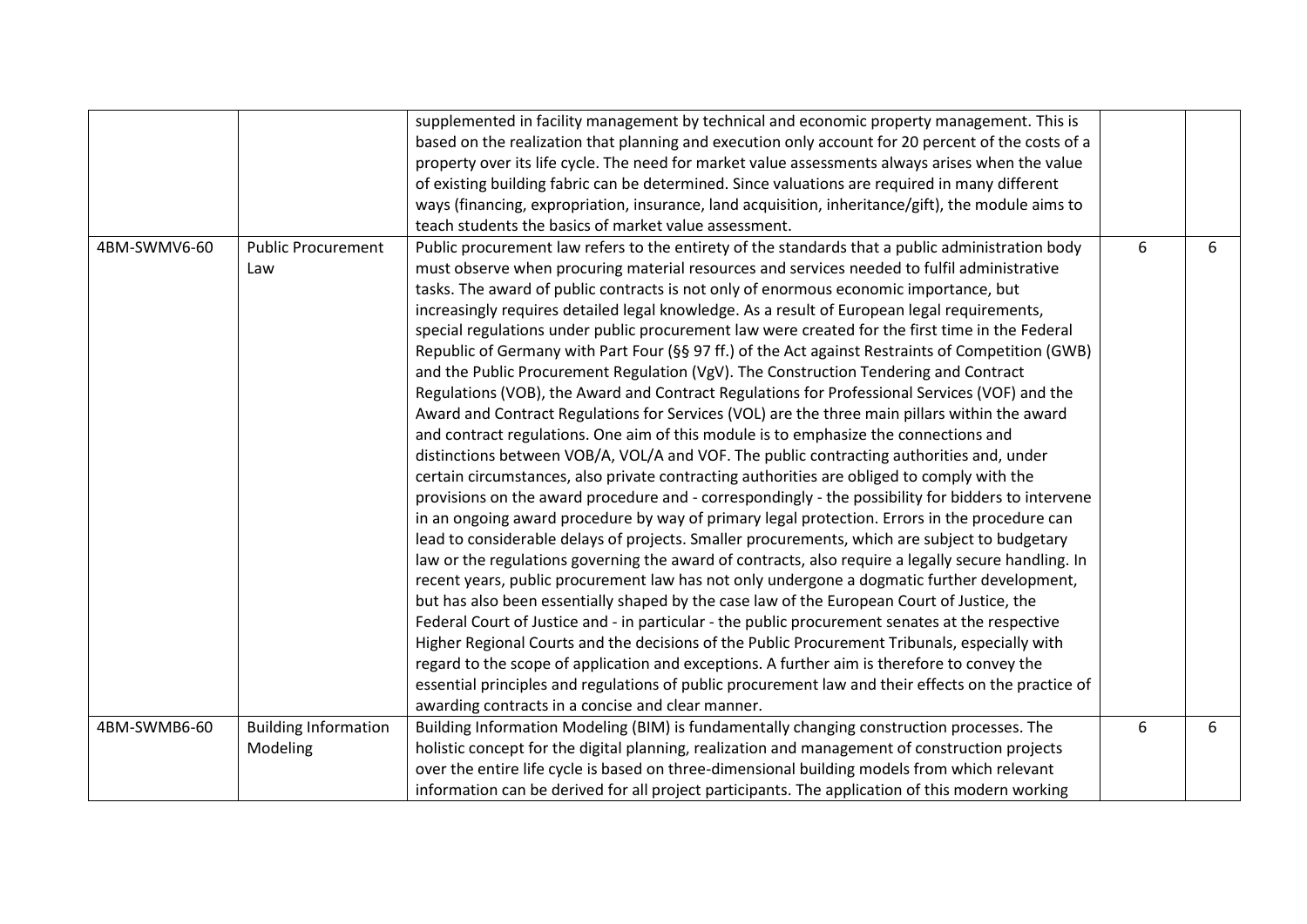|                          |                            | methodology presents new challenges to project participants. In addition to learning cooperative     |              |    |
|--------------------------|----------------------------|------------------------------------------------------------------------------------------------------|--------------|----|
|                          |                            | work processes in interdisciplinary project teams, dealing with new software solutions is            |              |    |
|                          |                            | essential. Transparent communication is just as important as consistent data and information         |              |    |
|                          |                            | processing. The visualization of complex interrelationships through BIM allows possible risks of     |              |    |
|                          |                            | construction projects to be better identified and decisions to be made more easily. The elective     |              |    |
|                          |                            | module offers a comprehensive introduction to the BIM methodology. Students are taught basic         |              |    |
|                          |                            | skills for digital building design as well as model-based project processing with commercially       |              |    |
|                          |                            | available software solutions.                                                                        |              |    |
| 4BM-OPRE-60              | <b>Operations Research</b> | The elective module Operations Research (OR) provides students with in-depth knowledge in the        | 6            | 6  |
|                          |                            | field of mathematical optimization to solve economic problems. Upon completion of the module,        |              |    |
|                          |                            | students are able to represent operational issues in models and to solve them with suitable          |              |    |
|                          |                            | methods of OR. They acquire knowledge, skills and competencies in the following mathematical         |              |    |
|                          |                            | fields relevant to economics: network and network flow problems, linear optimization, integer        |              |    |
|                          |                            | optimization, dynamic optimization and nonlinear optimization. The module follows a problem-         |              |    |
|                          |                            | oriented approach and is based on instructive examples from practice.                                |              |    |
|                          |                            | Module code M                                                                                        |              |    |
| 4MW-WSPAN-56             | <b>Business Spanish</b>    | Upon completion of this module, students will be able to describe the colloquial and professional    | 5 and 6      | 12 |
|                          |                            | context and to communicate in routine situations involving the direct exchange of information on     |              |    |
|                          |                            | profession, training, the world of work, economic sectors and companies. The module focuses on       |              |    |
|                          |                            | conversation, listening comprehension, free translation and business correspondence skills. In       |              |    |
|                          |                            | addition, students gain further insight into the intercultural differences in international business |              |    |
|                          |                            | life. They have an increased sensitivity for communicative characteristics and cultural              |              |    |
|                          |                            | differences.                                                                                         |              |    |
| <b>Practical modules</b> |                            |                                                                                                      |              |    |
| 4BM-PRAM1-10             | The Company                | The students get to know their company during their first practical semester. The specialist and     | $\mathbf{1}$ | 6  |
|                          |                            | methodological competences in business administration and commercial law acquired in the first       |              |    |
|                          |                            | theory semester can be deepened and further developed through content-coordinated focal              |              |    |
|                          |                            | points and independent learning. The integration into the company enables the students to            |              |    |
|                          |                            | establish connections between the scientific explanations of the theoretical phases and the          |              |    |
|                          |                            | operational practice. Students are required to complete a project report using the methods of        |              |    |
|                          |                            | scientific work. Upon completion of the module, students will be familiar with the structural and    |              |    |
|                          |                            | process organization as well as the legal form, mission statement and target system of their         |              |    |
|                          |                            | company. They have an overview of the business areas and the service profile as well as the          |              |    |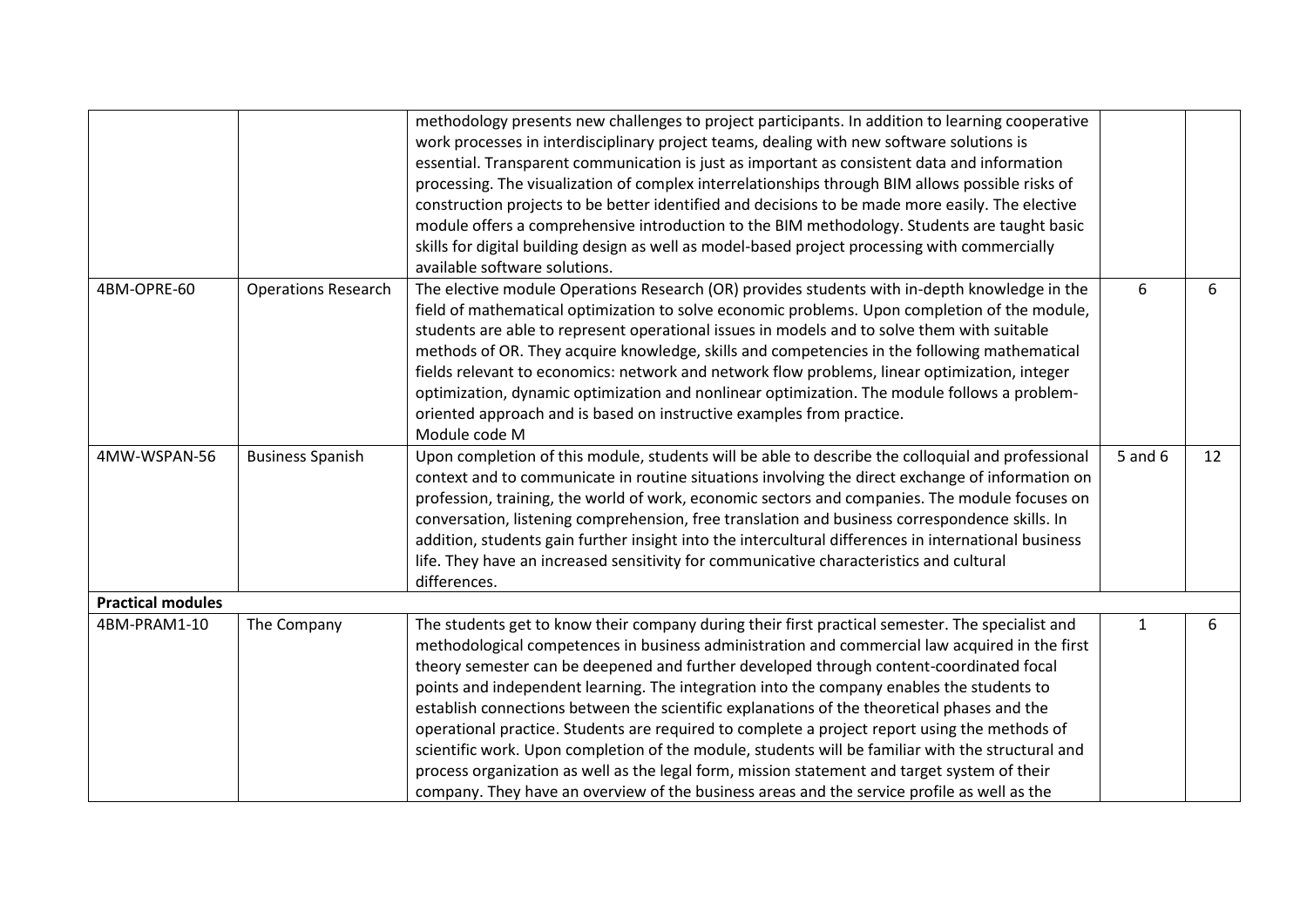|              |                       | prerequisites and procedures for the provision of services. Their social competence is further     |                |   |
|--------------|-----------------------|----------------------------------------------------------------------------------------------------|----------------|---|
|              |                       |                                                                                                    |                |   |
|              |                       | developed through integration into the company processes.                                          |                |   |
| 4BM-PRAM2-20 | Performance           | Students are familiarized with the contents, tasks and processes of service provision in the       | $\overline{2}$ | 6 |
|              | Management            | construction company. The special features of the construction industry performance process        |                |   |
|              |                       | with regard to order-related unique production and its industry-specific influencing factors must  |                |   |
|              |                       | be recognized in their scope. Students are introduced to the topic of accounting with the two      |                |   |
|              |                       | accounting areas of internal and external accounting. They will also be taught the basics of       |                |   |
|              |                       | purchasing. The required presentation in the oral examination at the end of the practical module   |                |   |
|              |                       | contributes to the further development of the students' communicative, instrumental and            |                |   |
|              |                       | systemic competence.                                                                               |                |   |
| 4BM-PRAM3-30 | The Construction Site | The module aims to familiarize students with the steps of the construction business performance    | 3              | 6 |
|              | - Planning and        | process, from acquisition, calculation and work preparation to the determination of target         |                |   |
|              | Control               | values. An indispensable prerequisite for these tasks is the mastery of internal accounting. With  |                |   |
|              |                       | regard to the construction cost, performance and result accounting, main focus is laid on          |                |   |
|              |                       | construction contract accounting, which is important for the construction industry. In addition,   |                |   |
|              |                       | students are able to carry out further tasks of external accounting - especially preparatory tasks |                |   |
|              |                       | for the annual financial statements - and to work together with external service providers (tax    |                |   |
|              |                       | consultants, auditors, etc.). The practical module ensures the transfer of knowledge from the      |                |   |
|              |                       | corresponding theory modules on corporate and operational accounting to operational practice,      |                |   |
|              |                       | which is implemented by the students through a project report.                                     |                |   |
| 4BM-PRAM4-40 | The Construction Site | The fourth practical phase aims to familiarize students with questions of order management and     | 4              | 6 |
|              | - Control, Accounting | control. The execution requires the planning and setting up of the construction site as a          |                |   |
|              | and Aftercare         | production facility of the construction industry. After completing the work preparation, the       |                |   |
|              |                       | execution can begin. A trouble-free process must be ensured, which guarantees the realization of   |                |   |
|              |                       | the default values. In a further step, the actual values determined during execution are to be     |                |   |
|              |                       | compared with the standard values in order to achieve the construction site objectives of cost,    |                |   |
|              |                       | quality and time both during and after the order. The required presentation in the oral            |                |   |
|              |                       | examination at the end of the practical module promotes not only the further development and       |                |   |
|              |                       | consolidation of the above-mentioned professional skills, but also the communicative               |                |   |
|              |                       | competence of the students. A stay abroad can be carried out to further develop their language     |                |   |
|              |                       | skills.                                                                                            |                |   |
| 4BM-PRAM5-50 | Construction          | In this practical semester, students are introduced to more advanced, sometimes more               | 5              | 6 |
|              | Management            | demanding tasks of corporate management. These include financing, project management tasks,        |                |   |